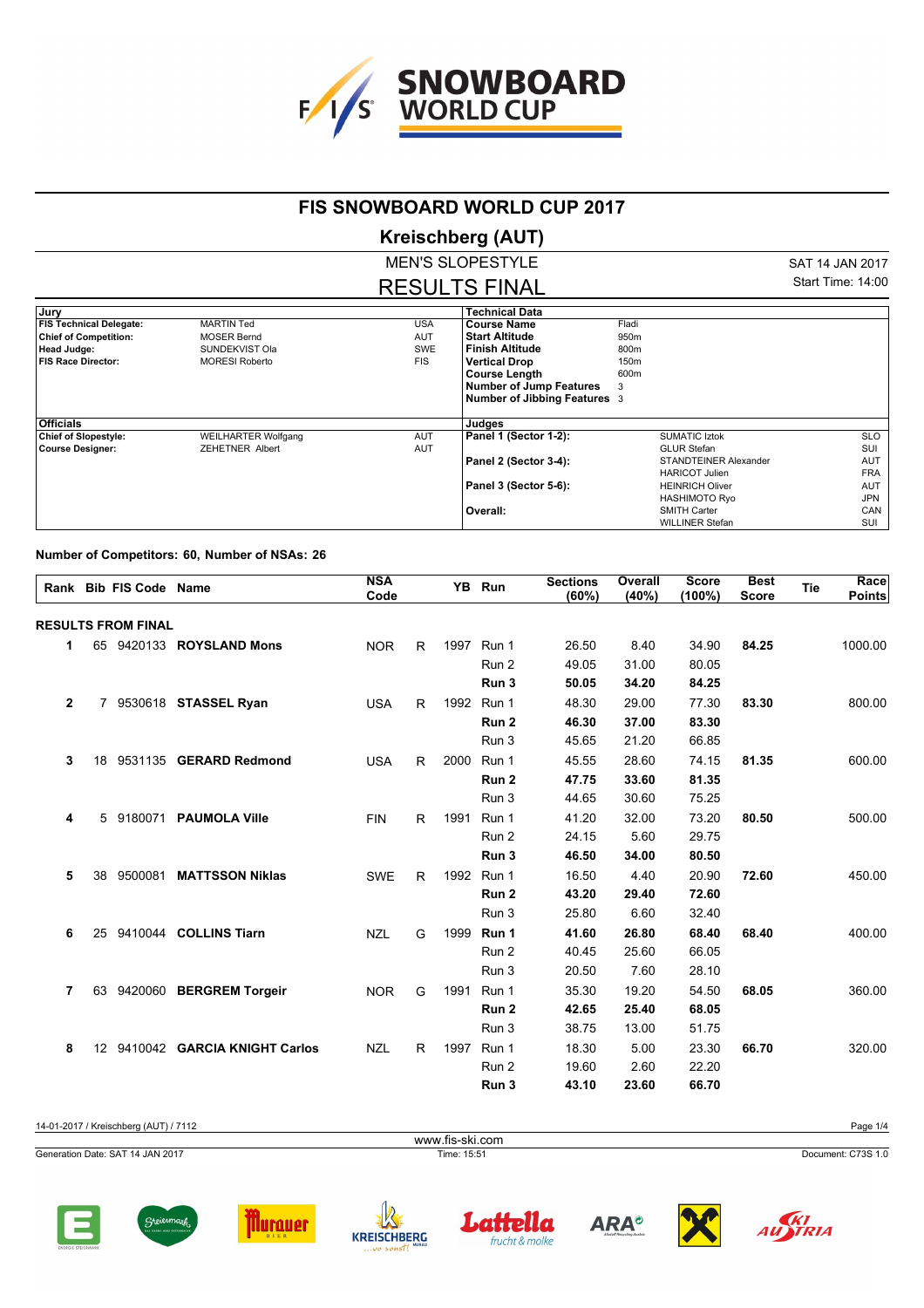|                                           | <b>FIS SNOWBOARD WORLD CUP 2017</b> |                               |                                                                |                          |        |      |                                   |                          |                         |                                        |                             |            |                       |
|-------------------------------------------|-------------------------------------|-------------------------------|----------------------------------------------------------------|--------------------------|--------|------|-----------------------------------|--------------------------|-------------------------|----------------------------------------|-----------------------------|------------|-----------------------|
|                                           |                                     |                               |                                                                |                          |        |      | <b>Kreischberg (AUT)</b>          |                          |                         |                                        |                             |            |                       |
|                                           |                                     |                               |                                                                |                          |        |      | <b>MEN'S SLOPESTYLE</b>           |                          |                         |                                        |                             |            | SAT 14 JAN 2017       |
| Start Time: 14:00<br><b>RESULTS FINAL</b> |                                     |                               |                                                                |                          |        |      |                                   |                          |                         |                                        |                             |            |                       |
|                                           |                                     | Rank Bib FIS Code Name        |                                                                | <b>NSA</b><br>Code       |        |      | YB Run                            | <b>Sections</b><br>(60%) | Overall<br>$(40\%)$     | <b>Score</b><br>$(100\%)$              | <b>Best</b><br><b>Score</b> | <b>Tie</b> | Race<br><b>Points</b> |
| 9                                         |                                     |                               | 10 9530579 BEAUCHEMIN Eric                                     | <b>USA</b>               | G      | 1991 | Run 1<br>Run 2<br>Run 3           | 39.35<br>40.70<br>41.60  | 11.80<br>21.40<br>23.60 | 51.15<br>62.10<br>65.20                | 65.20                       |            | 290.00                |
| 10                                        |                                     |                               | 2 1224984 NICHOLLS Jamie                                       | <b>GBR</b>               | G      |      | 1993 Run 1<br>Run 2<br>Run 3      |                          |                         | <b>DNS</b><br><b>DNS</b><br><b>DNS</b> | <b>DNS</b>                  |            | 260.00                |
|                                           |                                     | <b>RESULTS FROM SEMIFINAL</b> |                                                                |                          |        |      |                                   |                          |                         |                                        |                             |            |                       |
| 11                                        |                                     |                               | 9 9220032 MORGAN Billy                                         | <b>GBR</b>               | G      |      | 1989 Run 1<br>Run 2               | 40.10<br>17.25           | 32.20<br>7.60           | 72.30<br>24.85                         | 72.30                       |            | 240.00                |
| 12                                        |                                     |                               | 24 9180120 JARVILEHTO Kalle                                    | <b>FIN</b>               | R.     |      | 1995 Run 1<br>Run 2               | 37.30<br>34.10           | 27.80<br>13.60          | 65.10<br>47.70                         | 65.10                       |            | 220.00                |
| 13                                        |                                     |                               | 17 9510290 SCHAERER Michael<br>3 9531095 CROUCH Brock          | SUI                      | R      |      | 1996 Run 1<br>Run 2               | 32.10<br>36.90<br>42.20  | 2.60<br>27.40           | 34.70<br>64.30                         | 64.30                       |            | 200.00                |
| 14<br>15                                  |                                     |                               | 16 9510319 THOENEN Moritz                                      | <b>USA</b><br>SUI        | R<br>R |      | 1999 Run 1<br>Run 2<br>1996 Run 1 | 39.30<br>23.25           | 21.80<br>12.00<br>6.40  | 64.00<br>51.30<br>29.65                | 64.00<br>29.65              |            | 180.00<br>160.00      |
| 16                                        |                                     |                               | 64 9420113 ULSLETTEN Emil Andre                                | <b>NOR</b>               | R      |      | Run 2<br>1993 Run 1               | 17.05<br>23.60           | 9.00<br>4.20            | 26.05<br>27.80                         | 27.80                       |            | 150.00                |
|                                           |                                     |                               |                                                                |                          |        |      | Run 2                             | 17.70                    | 6.60                    | 24.30                                  |                             |            |                       |
|                                           |                                     |                               | <b>RESULTS FROM QUALIFICATION</b>                              |                          |        |      |                                   |                          |                         |                                        |                             |            |                       |
| 17                                        |                                     |                               | 6 9531050 WILLETT Eric                                         | <b>USA</b>               | G      |      | 1988 Run 1<br>Run 2               |                          | 14.25<br>76.25          | 14.25<br>76.25                         | 76.25                       |            | 140.00                |
| 18                                        |                                     |                               | 23 9400053 VAN DER VELDEN Niek                                 | <b>NED</b>               | R      |      | 2000 Run 1<br>Run 2               |                          | 40.50<br>70.00          | 40.50<br>70.00                         | 70.00                       |            | 130.00                |
| 19                                        |                                     |                               | 27 1554994 PETRUSEVICS Toms                                    | LAT                      | R      |      | 1992 Run 1<br>Run 2               |                          | 69.25<br>38.25          | 69.25<br>38.25                         | 69.25                       |            | 120.00                |
| 20                                        |                                     |                               | 28 9500117 HEDBERG Mans                                        | <b>SWE</b>               | R.     |      | 1993 Run 1<br>Run 2               |                          | 32.00<br>65.75          | 32.00<br>65.75                         | 65.75                       |            | 110.00                |
| 21<br>22                                  |                                     |                               | 29 9180118 REHNBERG Mikko<br>61 9190322 KONIJNENBERG Sebastien | <b>FIN</b><br><b>FRA</b> | R<br>G |      | 1997 Run 1<br>Run 2<br>1997 Run 1 |                          | 25.25<br>64.00<br>52.00 | 25.25<br>64.00<br>52.00                | 64.00<br>63.75              |            | 100.00<br>90.00       |
| 23                                        |                                     |                               | 56 9220040 MCCORMICK Matthew                                   | <b>GBR</b>               | R      |      | Run 2<br>1997 Run 1               |                          | 63.75<br>61.00          | 63.75<br>61.00                         | 61.00                       |            | 80.00                 |
| 24                                        |                                     |                               | 30 9290265 ZULIAN Emil                                         | <b>ITA</b>               | G      |      | Run 2<br>1997 Run 1               |                          | 11.50<br>60.00          | 11.50<br>60.00                         | 60.00                       |            | 70.00                 |
| 25                                        |                                     |                               | 45 9200111 PREISSINGER Maximilian                              | <b>GER</b>               | R      |      | Run 2<br>1998 Run 1               |                          | 30.25<br>59.75          | 30.25<br>59.75                         | 59.75                       |            | 60.00                 |
| 26                                        |                                     |                               | 39 9150120 HORAK Petr                                          | CZE                      | R      |      | Run 2<br>1991 Run 1               |                          | 15.00<br>37.00          | 15.00<br>37.00                         | 58.50                       |            | 50.00                 |
| 27                                        |                                     |                               | 51 9050254 AMSUESS Moritz                                      | AUT                      | G      |      | Run 2<br>1998 Run 1               |                          | 58.50<br>9.25           | 58.50<br>9.25                          | 58.00                       |            | 45.00                 |
| 28                                        |                                     |                               | 47 9190422 VALAX Enzo                                          | <b>FRA</b>               | R      |      | Run 2<br>2000 Run 1<br>Run 2      |                          | 58.00<br>25.00<br>57.00 | 58.00<br>25.00<br>57.00                | 57.00                       |            | 40.00                 |

14-01-2017 / Kreischberg (AUT) / 7112 Page 2/4 Generation Date: SAT 14 JAN 2017 Time: 15:51 Document: C73S 1.0 www.fis-ski.com













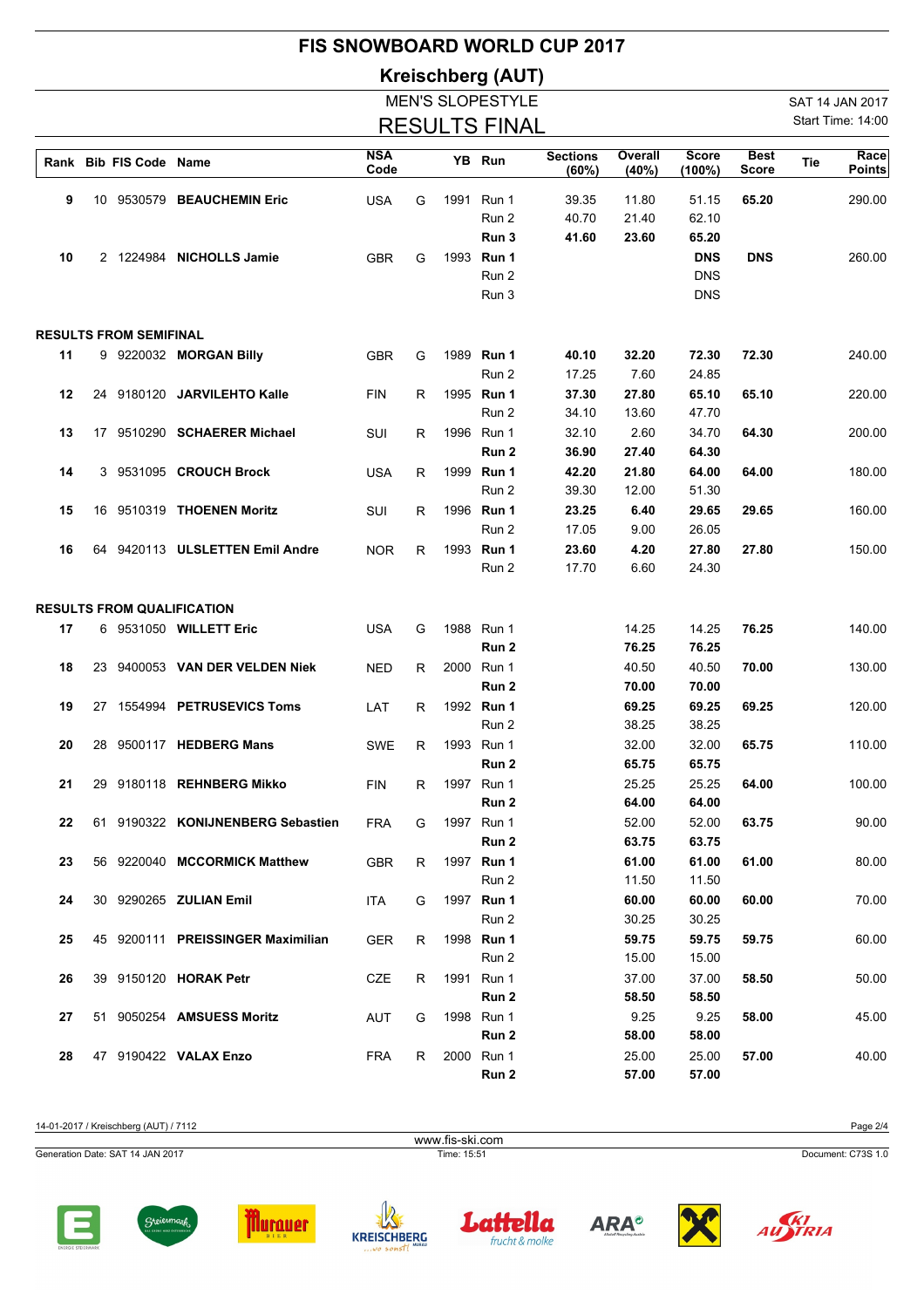|                                           |          |                        |                                                        |                          |        |      |                                   | <b>FIS SNOWBOARD WORLD CUP 2017</b> |                         |                           |                             |     |                       |
|-------------------------------------------|----------|------------------------|--------------------------------------------------------|--------------------------|--------|------|-----------------------------------|-------------------------------------|-------------------------|---------------------------|-----------------------------|-----|-----------------------|
|                                           |          |                        |                                                        |                          |        |      | Kreischberg (AUT)                 |                                     |                         |                           |                             |     |                       |
|                                           |          |                        |                                                        |                          |        |      | <b>MEN'S SLOPESTYLE</b>           |                                     |                         |                           |                             |     | SAT 14 JAN 2017       |
| Start Time: 14:00<br><b>RESULTS FINAL</b> |          |                        |                                                        |                          |        |      |                                   |                                     |                         |                           |                             |     |                       |
|                                           |          | Rank Bib FIS Code Name |                                                        | <b>NSA</b><br>Code       |        |      | YB Run                            | <b>Sections</b><br>(60%)            | Overall<br>(40%)        | <b>Score</b><br>$(100\%)$ | <b>Best</b><br><b>Score</b> | Tie | Race<br><b>Points</b> |
| 29                                        |          |                        | 4 1064997 SMITS Seppe                                  | <b>BEL</b>               | G      | 1991 | Run 1<br>Run 2                    |                                     | 55.50<br>48.00          | 55.50<br>48.00            | 55.50                       |     | 36.00                 |
| 30                                        |          |                        | 66 9100794 PATENAUDE Keassy                            | CAN                      |        |      | 1996 Run 1<br>Run 2               |                                     | 19.25<br>53.50          | 19.25<br>53.50            | 53.50                       |     | 32.00                 |
| 30                                        |          |                        | 44 1554959 CUKUNDE Arturs                              | LAT                      | G      |      | 1992 Run 1<br>Run 2               |                                     | 34.00<br>53.50          | 34.00<br>53.50            | 53.50                       |     | 32.00                 |
| 32                                        |          |                        | 50 9050255 LUCKERBAUER David                           | <b>AUT</b>               | G      |      | 2000 Run 1<br>Run 2               |                                     | 51.50<br>17.00          | 51.50<br>17.00            | 51.50                       |     | 26.00                 |
| 33                                        |          |                        | 15 9560152 RAVNJAK Tim-Kevin                           | <b>SLO</b>               | G      |      | 1996 Run 1<br>Run 2               |                                     | 51.25<br>16.75          | 51.25<br>16.75            | 51.25                       |     | 24.00                 |
| 34                                        | 49       |                        | 9060009 VANDEWEYER Stef                                | <b>BEL</b>               | G      |      | 1999 Run 1<br>Run 2               |                                     | 23.50<br>48.25          | 23.50<br>48.25            | 48.25                       |     | 22.00                 |
| 35                                        |          |                        | 52 9700047 JAROS Samuel                                | <b>SVK</b>               | G      |      | 2001 Run 1<br>Run 2               |                                     | 11.00<br>40.75          | 11.00<br>40.75            | 40.75                       |     | 20.00                 |
| 35                                        |          |                        | 33 9030045 <b>SCHMITT Matias</b>                       | ARG                      | G      |      | 1991 Run 1<br>Run <sub>2</sub>    |                                     | 24.00<br>40.75          | 24.00<br>40.75            | 40.75                       |     | 20.00                 |
| 37                                        |          |                        | 46 9240028 FRICZ Botond Istvan                         | <b>HUN</b>               | G      |      | 2000 Run 1<br>Run 2               |                                     | 11.75<br>38.00          | 11.75<br>38.00            | 38.00                       |     | 19.40                 |
| 38                                        | 20       |                        | 9290268 LAUZI Emiliano                                 | ITA                      | G      |      | 1994 Run 1<br>Run 2               |                                     | 37.75<br>33.00          | 37.75<br>33.00            | 37.75                       |     | 19.10                 |
| 39                                        | 26       |                        | 9290315 MAFFEI Alberto                                 | <b>ITA</b>               | R      |      | 1995 Run 1<br>Run 2               |                                     | 37.50<br>13.00          | 37.50<br>13.00            | 37.50                       |     | 18.80                 |
| 40<br>41                                  | 35<br>36 |                        | 9050225 LINDMOSER Alois<br>9030068 JAUREGUIALZO Martin | <b>AUT</b><br><b>ARG</b> | R<br>R |      | 1997 Run 1<br>Run 2<br>1989 Run 1 |                                     | 28.25<br>37.00<br>36.75 | 28.25<br>37.00<br>36.75   | 37.00<br>36.75              |     | 18.50<br>18.20        |
| 42                                        | 19       |                        | 9220047 COULTAS Rowan                                  | <b>GBR</b>               | G      | 1997 | Run 2<br>Run 1                    |                                     | 24.75<br>35.00          | 24.75<br>35.00            | 35.00                       |     | 17.90                 |
| 43                                        |          |                        | 60 9050251 MILLAUER Clemens                            | AUT                      | R      |      | Run 2<br>1994 Run 1               |                                     | 9.50<br>34.50           | 9.50<br>34.50             | 34.50                       |     | 17.60                 |
| 44                                        |          |                        | 11 9050193 KUNDRATITZ Philipp                          | <b>AUT</b>               | R      |      | Run 2<br>1995 Run 1               |                                     | 26.50<br>34.00          | 26.50<br>34.00            | 34.00                       |     | 17.30                 |
| 45                                        |          |                        | 1 9530985 DAVIS Brandon                                | <b>USA</b>               | G      |      | Run 2<br>1995 Run 1               |                                     | 13.00<br>32.50          | 13.00<br>32.50            | 32.50                       |     | 17.00                 |
| 46                                        |          |                        | 55 9110006 IRARRAZAVAL Inaqui                          | CHI                      | R      |      | Run 2<br>1992 Run 1               |                                     | 12.25<br>27.00          | 12.25<br>27.00            | 32.25                       |     | 16.70                 |
| 47                                        |          |                        | 58 9040200 COX Matthew                                 | <b>AUS</b>               | R      |      | Run <sub>2</sub><br>1998 Run 1    |                                     | 32.25<br>30.25          | 32.25<br>30.25            | 30.25                       |     | 16.40                 |
| 48                                        |          |                        | 32 9480582 KHADARIN Vlad                               | <b>RUS</b>               | R      |      | Run 2<br>1998 Run 1               |                                     | 8.25<br>23.00           | 8.25<br>23.00             | 29.50                       |     | 16.10                 |
| 49                                        |          |                        | 34 9290314 LIVIERO Nicola                              | <b>ITA</b>               | R      |      | Run <sub>2</sub><br>1999 Run 1    |                                     | 29.50<br>24.50          | 29.50<br>24.50            | 28.25                       |     | 15.80                 |
| 50                                        |          |                        | 53 9050211 SCHUMY Marc-Philippe                        | AUT                      | R      |      | Run 2<br>1995 Run 1               |                                     | 28.25<br>17.25          | 28.25<br>17.25            | 24.00                       |     | 15.50                 |
| 51                                        |          |                        | 31 9490178 LOPEZ Aleix                                 | ESP                      | G      |      | Run 2<br>1997 Run 1<br>Run 2      |                                     | 24.00<br>20.00<br>2.75  | 24.00<br>20.00<br>2.75    | 20.00                       |     | 15.20                 |

14-01-2017 / Kreischberg (AUT) / 7112 Page 3/4 Generation Date: SAT 14 JAN 2017 Time: 15:51 Document: C73S 1.0 www.fis-ski.com